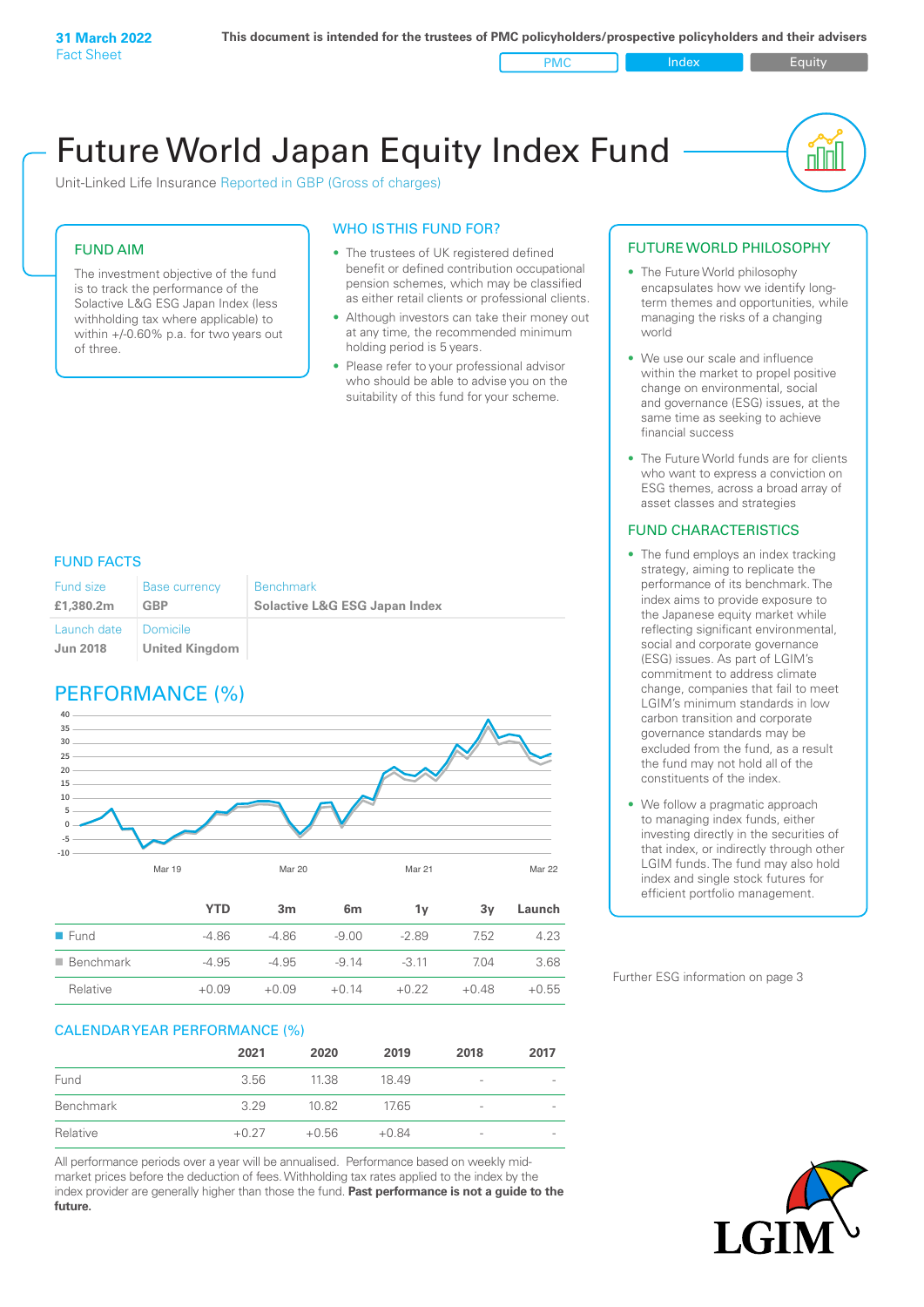### Future World Japan Equity Index Fund

## PORTFOLIO BREAKDOWN

All data source LGIM unless otherwise stated. Totals may not sum due to rounding. In order to minimise transaction costs, the Fund will not always own all the assets that constitute the index and on occasion it will own assets that are not in the index. The number of fund holdings can differ from the index due to corporate events and proxy holdings.



#### SECTOR (%)

| Consumer Cyclical           | 26.0 |
|-----------------------------|------|
| Consumer Non-cyclical       | 20.3 |
| $\blacksquare$ Industrials  | 174  |
| ■ Communications & Tech     | 166  |
| <b>Banks (Equity)</b>       | 6.0  |
| $\blacksquare$ Property     | 3.9  |
| Commodities                 | 3.9  |
| Insurance (Equity)          | 3.3  |
| Financial Services (Equity) | 2.1  |
| $\Box$ Other                | ი 6  |
|                             |      |

#### COUNTRY (%)

Japan 100.0

MARKET CAPITALISATION (%) TOP 10 HOLDINGS (%)

| $\blacksquare$ Large | 79.2 |
|----------------------|------|
| $\blacksquare$ Mid   | 174  |
| $\blacksquare$ Small | 3.5  |

■ Top 10 holdings 29.2% Rest of portfolio 70.8% No. of holdings in fund 320 No. of holdings in index 335

| <b>Toyota Motor</b>            | 6.2            |
|--------------------------------|----------------|
| Sony Group                     | 5.5            |
| Recruit Holdings Co            | 3.0            |
| <b>Tokyo Electron</b>          | 3 O            |
| Softbank Group                 | 2 <sub>1</sub> |
| Nippon Telegraph & Telephone   | 21             |
| Takeda Pharmaceutical Co       | 20             |
| Mitsubishi Ufj Financial Group | 20             |
| Nintendo Co                    | 17             |
| Nidec                          | 17             |
|                                |                |





The Index Fund Management team comprises 25 fund managers, supported by two analysts. Management oversight is provided by the Global Head of Index Funds. The team has average industry experience of 15 years, of which seven years has been at LGIM, and is focused on achieving the equally important objectives of close tracking and maximising returns.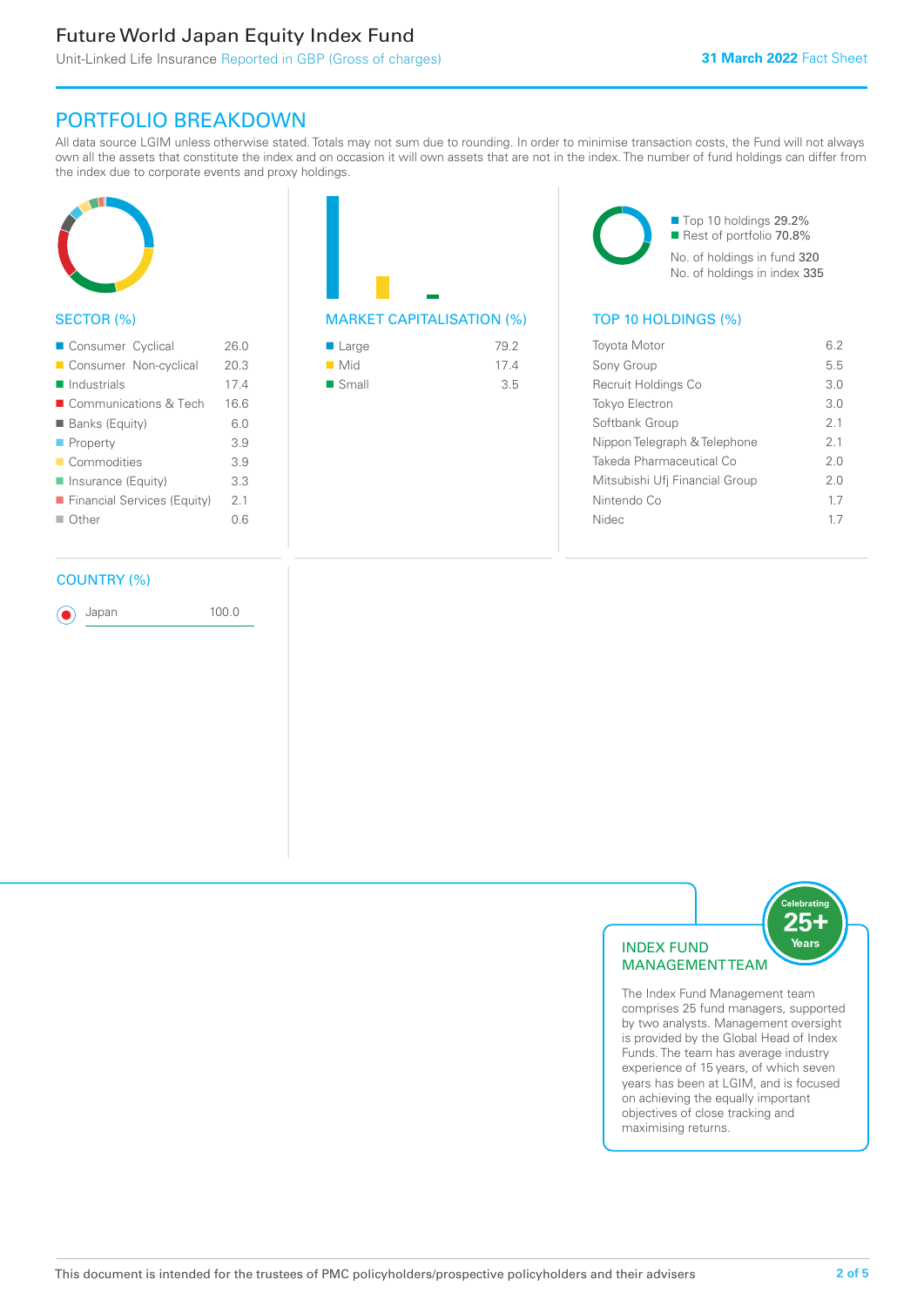### Future World Japan Equity Index Fund

**43**

ESG score of index

Unit-Linked Life Insurance Reported in GBP (Gross of charges)

### ESG COMMITMENT

From diesel emissions to oil spills, there have been many tangible examples in recent years of how failures in the way companies are run can have a harmful impact on the environment, society and investor returns. We believe responsible investing can mitigate the risk of such outcomes and has the potential to improve returns through the integration of environmental, social and governance (ESG) considerations, active ownership and longterm thematic analysis.

#### ESG SCORE

We score companies based on environmental, social and governance factors. We use these scores to design ESG-aware tilted indices which invest more in those companies with higher scores and less in those which score lower, while retaining the investment profile of a mainstream index. The ESG Score is aligned to our engagement and voting activities. As a result, this portfolio has an aggregate ESG Score of **50** versus a mainstream index of **43.**

In the fund, we invested more in **115 companies with higher scores** and less in **228 companies with lower scores.**

#### ENVIRONMENTAL PERFORMANCE

**/100 /100**

Carbon dioxide (CO2) is the most significant contributor to greenhouse gas emissions which are driving climate change. Compared to a fund tracking the unadjusted benchmark, the fund will have a different exposure to current and future sources of carbon dioxide emissions.



**50**

ESG score of fund

**95%** Lower carbon reserves intensity than the unadjusted benchmark

#### CARBON RESERVES INTENSITY

Carbon reserves are fossil fuels (coal, oil and gas) which, if burnt, will become the carbon emissions of the future. To meet global climate change targets, the unabated use of fossil fuels is expected to decline over time.

The figures below are a measure of the size of carbon reserves held by the fund's underlying companies.

**66** Fund **1,343**

Benchmark

Tonnes of CO<sub>2</sub>e<sup>i</sup> per \$1 million **of enterprise value including cash (EVIC)**

The fund has **95%** lower carbon reserves intensityii compared to a fund tracking the unadjusted benchmark.

The difference in carbon reserves intensity means that for every \$1 million invested in the fund, the exposure to carbon reserves through the underlying companies is reduced by an amount equivalent to **1277 tonnes of CO<sub>2</sub>e** compared to having invested in the unadjusted benchmark.



**55%** Lower carbon footprint than the unadjusted benchmark

CARBON FOOTPRINT

Following the global Paris Agreement on climate change, companies in all sectors are expected to reduce their emissions to prepare and adapt for a low-carbon economy.



Tonnes of CO<sub>2</sub>e per \$1 million **of EVIC**

The fund has **55%** lower carbon footprint compared to a fund tracking the unadjusted benchmark. Carbon footprint describes the relationship between the carbon emissions of a company and its EVIC<sup>ii</sup>. The difference in carbon footprint means that the fund has selected companies where, for the same level of EVIC, the associated emissionsi<sup>v</sup> are lower by **42 tonnes of CO<sub>2</sub>e** compared to a fund tracking the unadjusted benchmark<sup>v</sup>.

For further information please go to www.lgim.com/esginfo  $\sigma$ 

**The proxy benchmark for this fund is Solactive L&G Japan Index.**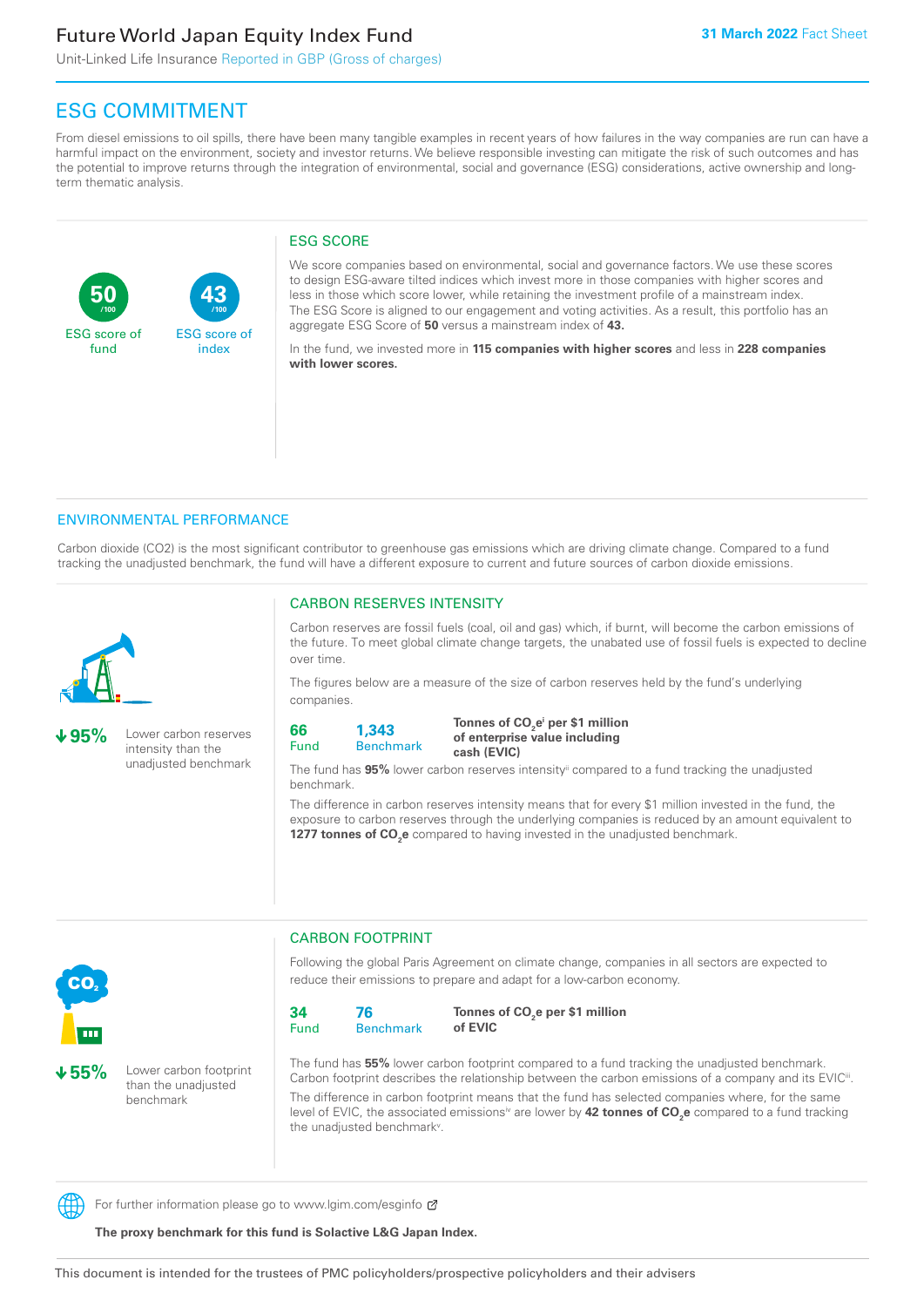## Future World Japan Equity Index Fund

Unit-Linked Life Insurance Reported in GBP (Gross of charges)

#### **NOTES**

 $^\mathrm{i}$  Carbon dioxide equivalent (CO<sub>2</sub>e) is a standard unit to compare the emissions of different greenhouse gases.

ii This metric looks at the embedded carbon in the fossil fuel reserves owned by a company, divided by a company's enterprise value (including cash), to adjust for company size. This represents a carbon reserves intensity score for a company.

iii The choice of this metric follows best practice recommendations from the **Task Force on Climate-related Financial Disclosures.**

iv Data on carbon emissions from a company's operations and purchased energy is used.

v This measure is the result of differences in the weights of companies between the index or the fund and the benchmark, and does not depend on the amount invested in the fund. It describes the relative 'carbon efficiency' of different companies in the benchmark (i.e. how much carbon was emitted per unit of sales) or in the fund, not the contribution of an individual investor in financing carbon emissions.

#### **Third Party Disclaimers and Information**

Unless otherwise indicated all data contained in this factsheet is sourced from Legal & General Investment Management Limited. Where this document contains third party data ("Third Party Data"), we cannot guarantee the accuracy, completeness or reliability of such Third Party Data and accept no responsibility or liability whatsoever in respect of such Third Party Data, or in respect of any loss or damage suffered by you, your client or any other party arising in connection with either the provision of Third Party Data or any inaccuracies, errors or omissions, regardless of cause in any Third Party Data.

Where we use third party data within this document, it is never used directly and instead it forms the basis of our own calculations; we do so under licence and with the providers' legal permission.

While all reasonable endeavours are taken to ensure the data provided is accurate, it is important to note that the data providers assume no responsibility for errors or omissions and cannot be held liable for damage arising from our use of their data within our calculations. Information is for recipients' internal use only.

Source: HSBC© HSBC 2021.

Powered by Refinitiv Information.

Powered by Sustainalytics 2021.

Source: ISS.